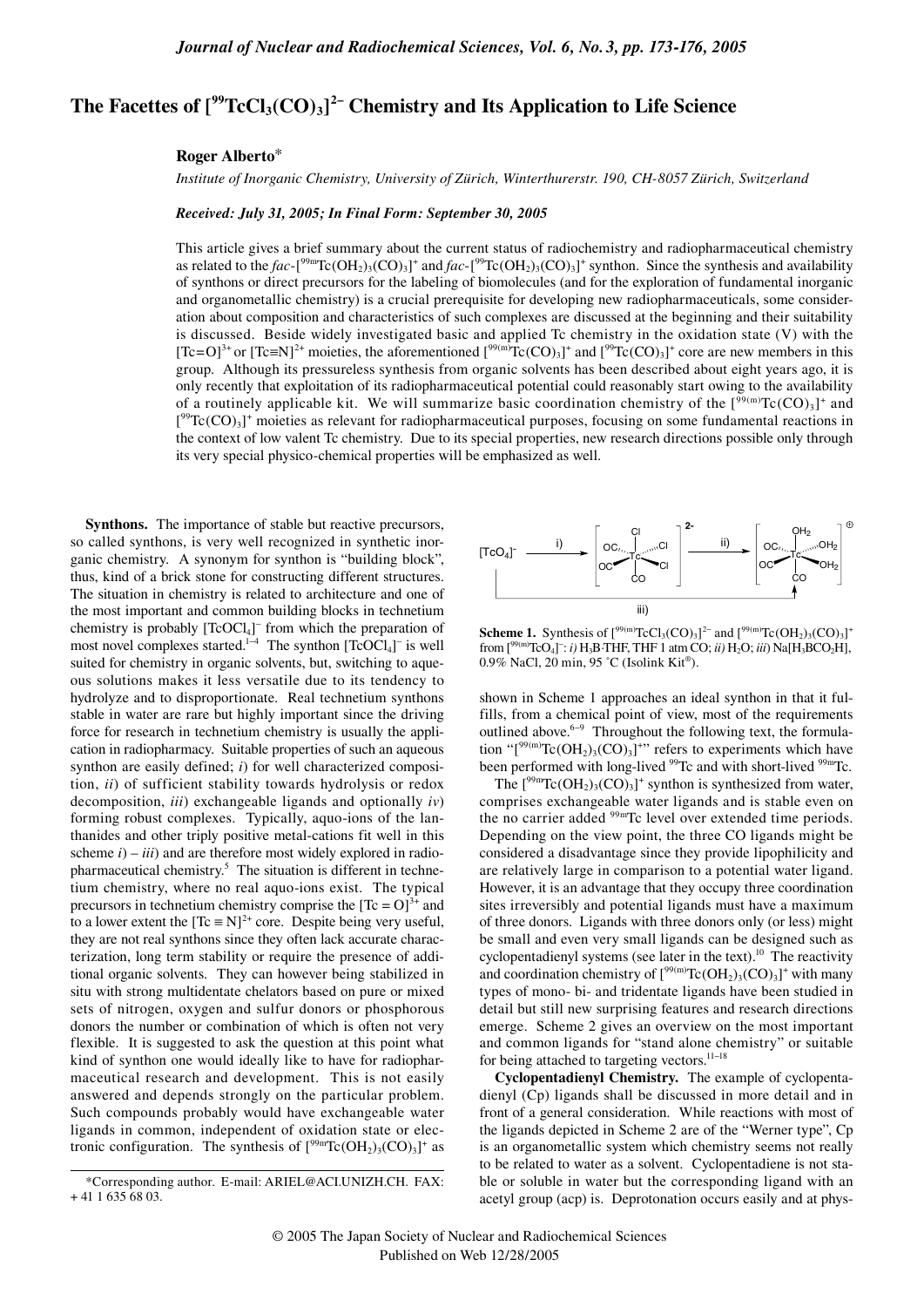

**Scheme 2.** A selection of divers ligands suitable for strong coordination to the  $fac$ -[Tc(CO)<sub>3</sub>]<sup>+</sup> moiety in aqueous solution.



**Figure 1.** ORTEP presentation of  $[(H_3COC_6H_4COC_5H_4)Tc(CO)_3]$ . Ellipsoids drawn with 50% probability.

iological pH about 30% is present in the anionic acetyl-cyclopentadienyl form. The demand for performing Cp chemistry in water emerges from the need of producing small complexes as labels, in particular for targeting brain receptor ligands. We found that the synthon  $[{}^{99(m)}Tc(OH_2)_3(CO)_3]^+$  reacts with acetylcyclopentadienyl (acp) in water to form the corresponding piano-stool complexes  $[(RCp)Tc(CO)<sub>3</sub>]$  in quantitative yield.<sup>1</sup> This kind of research is nowadays categorized as bioorganometallic chemistry, a new and rapidly growing field of research.<sup>20</sup> The problems arising from the compulsory limitation of using water as a solvent might open the pathway to aqueous Cp chemistry with other transition metals as well. Technetium chemistry does not only following synthetic pathways from e.g. rhenium but is initiating new synthetic research directions. This situation is very uncommon and rarely encountered in the past. One of the few exceptions is possibly the synthesis of the most important radiopharmaceutical  $[Te(CN-R)_6]^+$  as introduced by Davison and coworkers.<sup>21</sup> An ORTEP presentation of a Cp complex of technetium is given in Figure  $1.^{22, 23}$ 

**Intercalators.** A further and rather provocative example in the context of new possibilities is the combination of  $\frac{99 \text{ m}}{C}$  with intercalating cell nucleus seeking molecules such as acridine, acridine orange of pyrene. A less known characteristic feature of 99mTc is its possibility to emit about 2 Auger and Koster-Cronig electrons per decay (and electrons resulting from internal conversion).<sup>24</sup> Auger electron emitters such as  $111$ In are under relatively strong research as potential radiotherapeutic compounds. Although Auger electrons have a low energy, they have a high LET and if a corresponding radionuclide decays in the intimate vicinity of DNA, it can induce lethal double strand breaks.<sup>25, 26</sup> The challenge with this objective in mind is high since a corresponding compound should target specific cancer cell, being internalized, overcome the cell and nucleus wall



**Scheme 3.** Representation of intercalating complexes based on the  $fac$ - $[Te(CO)<sub>3</sub>]$ <sup>+</sup> moiety. The bottom scheme shows the trifunctional system, (A) intercalator, (B) ligand and (C) nucleus targeting portion.

and finally bind to DNA by groove binding or intercalation. If outside the nucleus, the Auger electrons have hardly a sufficient range to damage the cell's DNA or other essential cell compartments. Proof of principal has been given with <sup>111</sup>In but the approach is in general still considered to be "academic" without naming principal reasons for the exclusion of this possibility. Clearly, a sufficient number of radionuclides must be transported to and deposited in the target but the same is also true for (completely unspecific) chemotoxic drugs such as cisplatin. Using  $[{}^{99m}\text{Te}(\text{OH}_2)_3(\text{CO})_3]^+$  as the building block, compounds can be designed which are cationic for better interaction with the negatively charged DNA backbone and carrying an intercalator and a nucleus targeting agents such as nuclear localizing sequence (NLS) peptides the same time. The principal design of such trifunctional molecules is depicted in Scheme 3.

As could be shown, the  $[{}^{99m}\text{Tc}(\text{OH}_2)_3(\text{CO})_3]^+$  based complexes with a pendant pyrene have in vitro the ability of inducing an activity dependent amount of single and double strand breaks. Combined to the NLS peptides, these radiobioconjugates reduced the cell viability to a significant extent. Cells exposed to equal amounts of  $[{}^{99m}TcO_4]$ <sup>-</sup> or to the "cold" rhenium surrogates had no effect at all.<sup>27</sup> The synthesis of the trifunctional molecule, ligand plus intercalator plus nucleus targeting molecule, is relatively demanding and of low flexibility. We have altered the approach by selecting a more flexible [2+1] mixed ligand strategy in which the targeting function is attached to a monodentate ligand and the intercalator to a bidentate chelator or vice versa.<sup>28</sup> This will enable more convenient (fine) tuning of the systems or to select different nucleus seeking agents without the need of repeating complicated multistep organic syntheses every time. The topic of applying <sup>99m</sup>Tc for therapeutic purposes is the subject of controversial discussions for reasons as outlined above. Such reasons might be true or not but it should be emphasized that the same approach or strategy can also be verified with <sup>188/186</sup>Re being considered to be among the most important therapeutic radionuclides.

The advantage of using  $[{}^{99m}Tc(OH_2)_3(CO)_3]^+$  as a building block is evident in this example. A complicated trifunctional biomolecule simply reacts with this synthon under mild conditions. The concept could also be realized with any of the other  $Tc(V)$  based precursors but would probably be more complicated, leading to byproducts due to the presence of a multicomponent system.

**Vitamin B12.** So far, ligands coordinated to the  $fac$ -[Tc(CO)<sub>3</sub>]<sup>+</sup> moiety were bi- or tridentate for reasons outlined elsewhere.<sup>16</sup> It has been described that even monodentate ligands can replace water and form highly inert complexes. Typical examples are aromatic amines such as imidazole or pyridine but also phosphines and thioethers are appropriate groups. The coordination to monodentate ligands can for instance be used for the direct labeling of biomolecules bearing corresponding coordinating functionalities. A typical example in this respect are the imidazole in the side chains of histidine which have repeatedly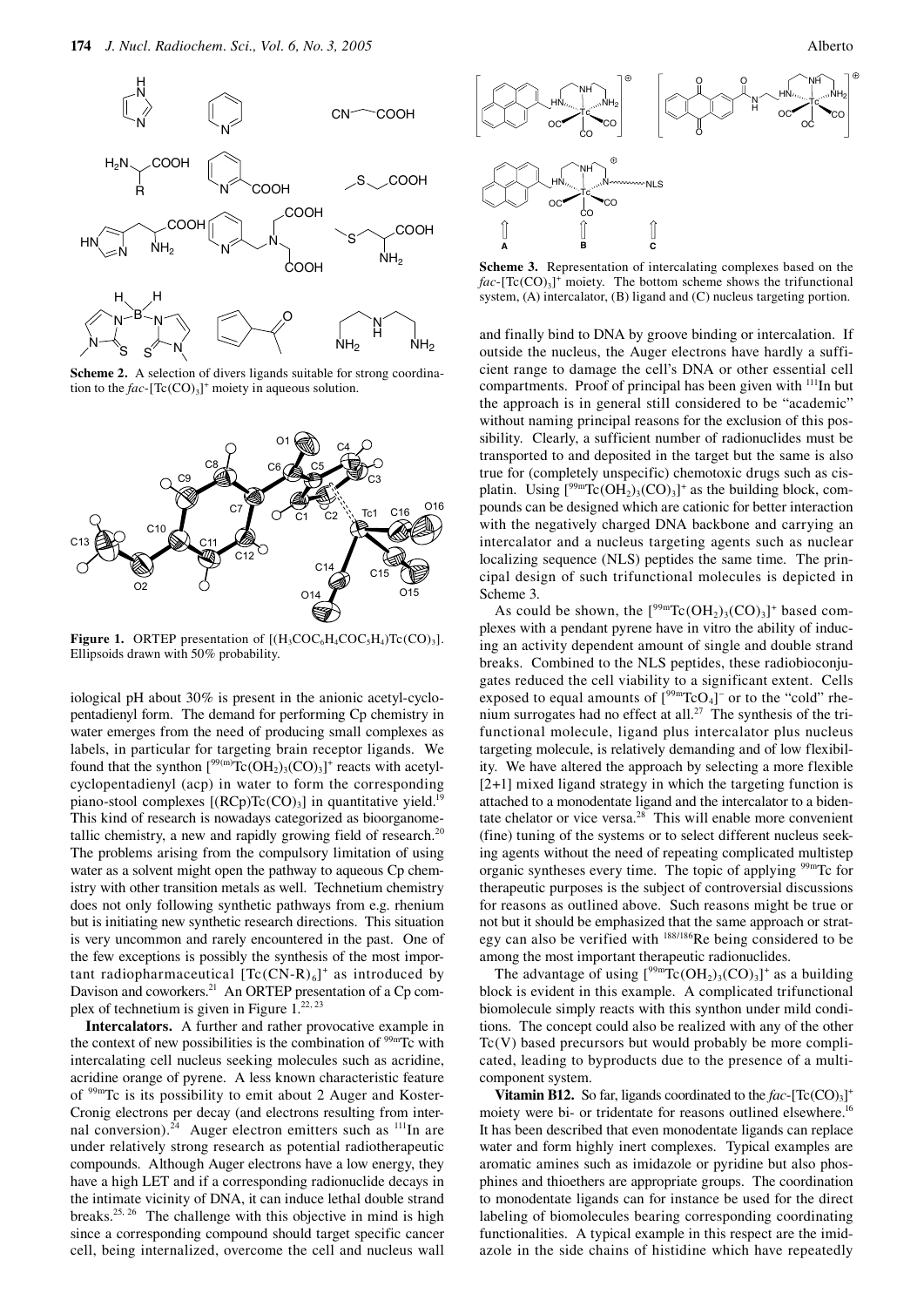

**Figure 2.** ORTEP presentation of vitamin B12 with [Co]-CN-[Re] bridging cyanide and coordinated  $[Re(NO)(CO)_3]$  (NO = *N,N*-dimethylglycine).

been described for labeling with  $[{}^{99 \text{m}}\text{Tc}(\text{OH}_2)_3(\text{CO})_3]^{+.29, 30}$ Coordinated cyanide is one of the oldest "ligand" known in inorganic chemistry for forming bridges [M]-CN-[M'] between two metal centers. Since cyanides are not common in biological systems, the application of those for labeling purposes is unknown. Vitamin B12 is the exception and comprises in its basic structure a cyanide coordinated to the central Co(III) cation in vitamin B12. We found that this cyanide is very prone to bind to  $[^{99m}Tc(OH_2)_3(CO)_3]^+$ , thereby forming a complex as depicted in Figure  $2<sup>3</sup>$ 

Although the cyanide in this example is a bridging monodentate ligand only, the coordination is very strong. The technetium complex bound to it is only very slowly released even in the presence of serum proteins. Two coordination sites remain in principle occupied by water or chloride and might therefore interact with other competing donors. The stability in serum proves the contrast but these two sites can also be occupied with an anionic bidentate ligand to shield the Tc(I) center from further interactions. Since many bidentate ligands can be considered for this purpose, a (fine) tuning of the biological properties becomes possible without changing the overall topology of the B12 derivative. Clearly, with an asymmetric bidentate ligand two diastereomers are formed which have to be investigated after separation. It is still remarkable that the two diastereomeric forms, once separated from each other, do not interconvert at all proving the high kinetic or thermodynamic stability of the [Co]-CN-[Tc](Re) bond.<sup>31</sup> Since the important transport proteins for B12 in humans bind essentially to the lower hemisphere of B12, the introduction of a metal complex at the upper should not interfere to a large extent with this recognition, an important fact that is confirmed by preliminary biological studies.

Again, it can be emphasized here that the experimental findings with technetium inspired research with other transition metals as well. It is surprising that no studies with B12 and binding to other metals have been presented before. We found that other metal complexes or even building blocks such as different Pt(II) complexes readily bind to cyanide, a fact which is not surprising for an inorganic chemist but still has not been attempted before.32 The far goal of such a strategy in the context of technetium or other metals is the use of vitamin B12 as a Trojan horse for radio- and/or chemotoxic compounds.



**Figure 3.** ORTEP presentation of  $[^{99}$ Tc(HOCH<sub>3</sub>)(9-MeG)<sub>2</sub>(CO)<sub>3</sub>]<sup>+</sup>.

**Nucleobases.** As a last example, the reactivity towards guanine should briefly be mentioned. As the reaction with vitamin B12 is a good example for a stable monodentate ligand,  $[{}^{99m}\text{Tc}(\text{OH}_2)_3(\text{CO})_3]^+$  and its rhenium analogue are also prone for coordination to the nucleobase guanine. N7 in guanine is the preferred target of cisplatin and its irreversible coordination to two adjacent guanines in DNA is believed to be the reason for its chemotoxic action.33−35 Octahedral complexes are not generally considered to copy this reactivity since the relatively bulky nucleobases in isolated form or integrated in DNA might sterically interfere with the other ligands. We have studied the reaction of  $[^{99m}\text{TC}(\text{OH}_2)_3(\text{CO})_3]^+$  with 9-methyl guanine (9-MeG) and 7-methyl guanine (7-MeG) and found that two guanines coordinate relatively rapid to  $Tc(I).<sup>36</sup>$  An example of the complex  $[{}^{99}$ Tc(HOCH<sub>3</sub>)(9-MeG)<sub>2</sub>(CO)<sub>3</sub>]<sup>+</sup> is given in Figure 3.

The compound is stable in serum but its formation on the no carrier added level with <sup>99m</sup>Tc slow. Still, since  $[{}^{99m}Tc(OH_2)_3(CO)_3]^+$ is obviously able to adopt two guanines, one might think about its use for chemotoxic purposes. The numerous problems to overcome are of course comparable to what has been described with the intercalators but the principal physico-chemical authenticity is given. We found that the  $[Re(OH<sub>2</sub>)<sub>3</sub>(CO)<sub>3</sub>]<sup>+</sup>$  induces in vitro irreversible conformational changes in plasmide DNA as was previously observed for cisplatin.<sup>37, 38</sup> The compound also clearly reduces the viability of cells but on a higher concentration level than cisplatin. Assuming that  $[^{99m}Tc(OH<sub>2</sub>)<sub>3</sub>(CO)<sub>3</sub>]$ <sup>+</sup> or  $[^{188}$ Re(OH<sub>2</sub>)<sub>3</sub>(CO)<sub>3</sub>]<sup>+</sup> would find their way into the nucleus, an intriguing possibility of combining both radio- and chemotoxicity with one single compound would emerge. The coordination to guanine and small nucleotides includes more realistically the potential of direct labeling of antisense oligonucleotides as requested for gene therapy or for the antisense strategy without the need of conjugating a ligand to these biomolecules.

In conclusion, these three brief examples should underline the importance of new synthons in what ever respect and as represented by  $[{}^{99(m)}\text{Te}(\text{OH}_2)_3(\text{CO})_3]^+$ . It should also encourage inorganic chemists to reactivate the corresponding research with simple compounds and to think about novel building blocks. As shown with the example from cyclopentadienyl chemistry, research directions with other transition metals can be initiated and very interesting results obtained, relevant not only for technetium chemistry but also for very different fields such as catalysis. Although much remains to be done and to be proven, the example with the intercalators stands for new directions within radiopharmacy and exceeding the ever lasting topic of labeling peptides with bifunctional chelators. New synthons with properties different from  $[{}^{99m}Tc(OH_2)_3(CO)_3]^+$  might lead to other approaches which are in the worst case interesting for fundamental research. Vitamin B12 is a good example for a surprising and unexpected finding, and likely to have a long term impact in basic inorganic and applied radiopharmaceutical chemistry.